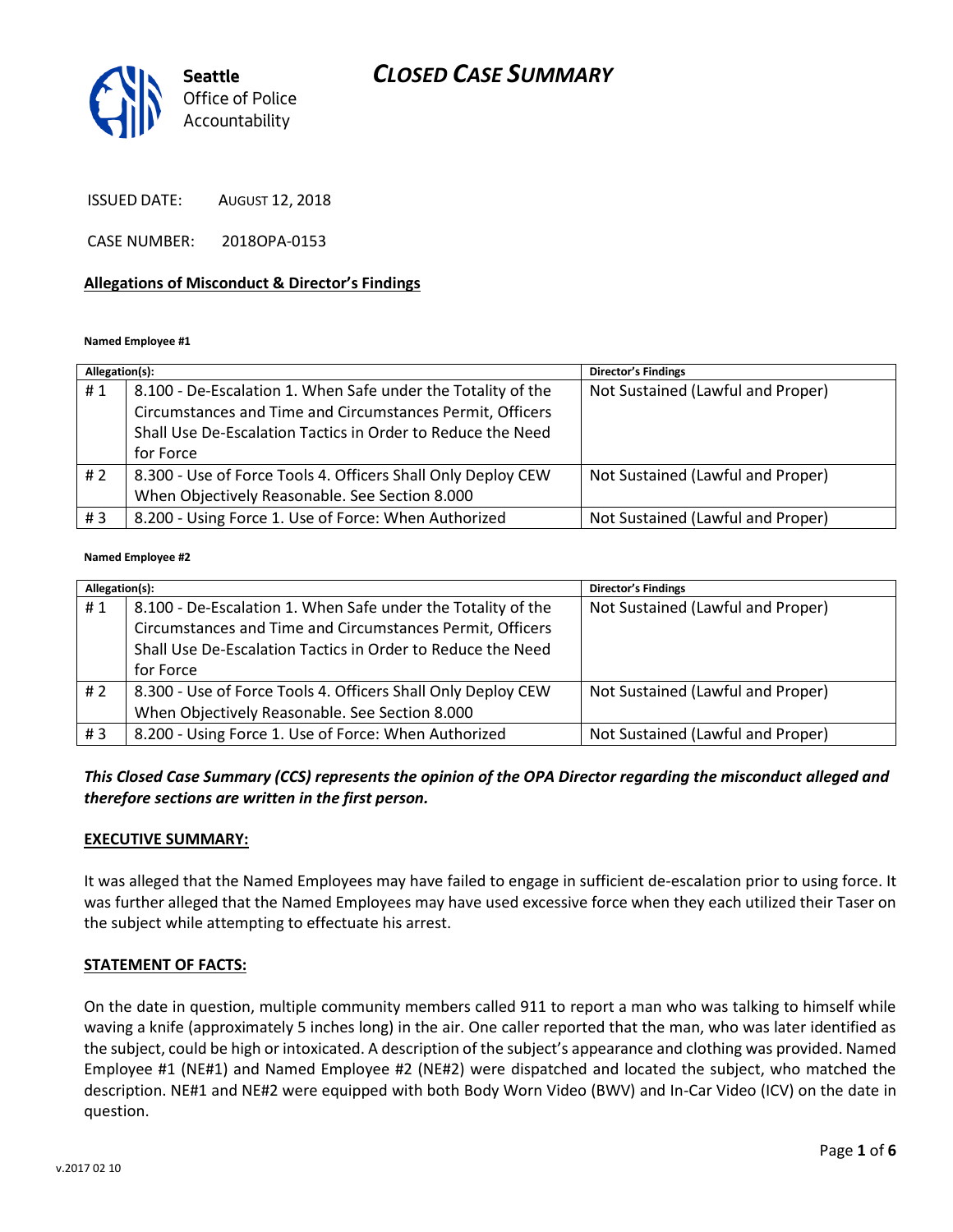

OPA CASE NUMBER: 2018OPA-0153

The officers drove their vehicle, which had its emergency equipment activated, up to where the subject was standing on a street corner. NE#1 reported that, while he did not observe a knife in the subject's hands at that time, he saw the subject stick his hands in his pockets and then run away. The ICV was consistent with NE#1's description.

NE#1 and NE#2 directed the subject to stop, but he kept running. NE#1 and NE#2 then gave chase. As the officers began to catch up to and near the subject – NE#2 was closest, the subject turned around and drew the knife. At that point, however, NE#2 pushed the subject from behind, causing him to fall to the ground and drop the knife. Both officers went hands-on in an attempt to take the subject into custody. The subject continued to physically resist them and did not comply with the officers' commands. The officers' BWV recorded them stating: "stop, stop reaching" and "roll over on your stomach." Several seconds later, NE#2 drew his Taser and yelled: "I will fucking tase you, I will fucking tase you." When the subject did not stop resisting, NE#2 used his Taser. Both officers reported that this tasing was not effective as one probe hit the subject's jacket and the other probe missed. The subject was again told to stop resisting, but continued to do so. NE#1 then drew his Taser and used it on the subject in drive stun mode for approximately three seconds. This application was successful and caused the subject to lessen his physical resistance. The officers were then able to pull the subject's arms behind his back and handcuff him. No further force was used after that point.

The officers reported the force to their sergeant and documented the force in Type II reports. The sergeant attempted to interview the subject but the subject would not verbally respond to her. Both the sergeant and the officers' lieutenant approved the force as consistent with policy. The lieutenant noted several training issues, including that NE#2 drove his vehicle directly up to the subject. The lieutenant advised the officers to give "themselves a safer distance to the suspect upon approach." She further counseled the officers that: "Best practice warrants utilizing time, distance and shielding when safe to do so." The officers' captain also approved the force and noted the counseling provided to NE#2 concerning his approach of the subject with his vehicle.

The incident was later reviewed by the Force Review Board (FRB). After deliberating on this case, the FRB found that it could not determine whether the officers properly de-escalated in this incident. The FRB noted its belief that the officers should have better articulated in their reports "why they closed the distance between themselves and the subject, prior to giving him a chance to comply." Based on its conclusion, the FRB referred this matter to OPA and this investigation ensued.

As part of its investigation, OPA reviewed the documentation and video (both Department and third party) related to this case. OPA also interviewed both of the Named Employees.

#### **ANALYSIS AND CONCLUSIONS:**

#### **Named Employee #1 - Allegation #1**

## *8.100 - De-Escalation 1. When Safe under the Totality of the Circumstances and Time and Circumstances Permit, Officers Shall Use De-Escalation Tactics in Order to Reduce the Need for Force*

"De-escalation tactics and techniques are actions used by officers, when safe and without compromising law enforcement priorities, that seek to minimize the likelihood of the need to use force during an incident and increase the likelihood of voluntary compliance." (SPD Policy 8.100-POL-1.)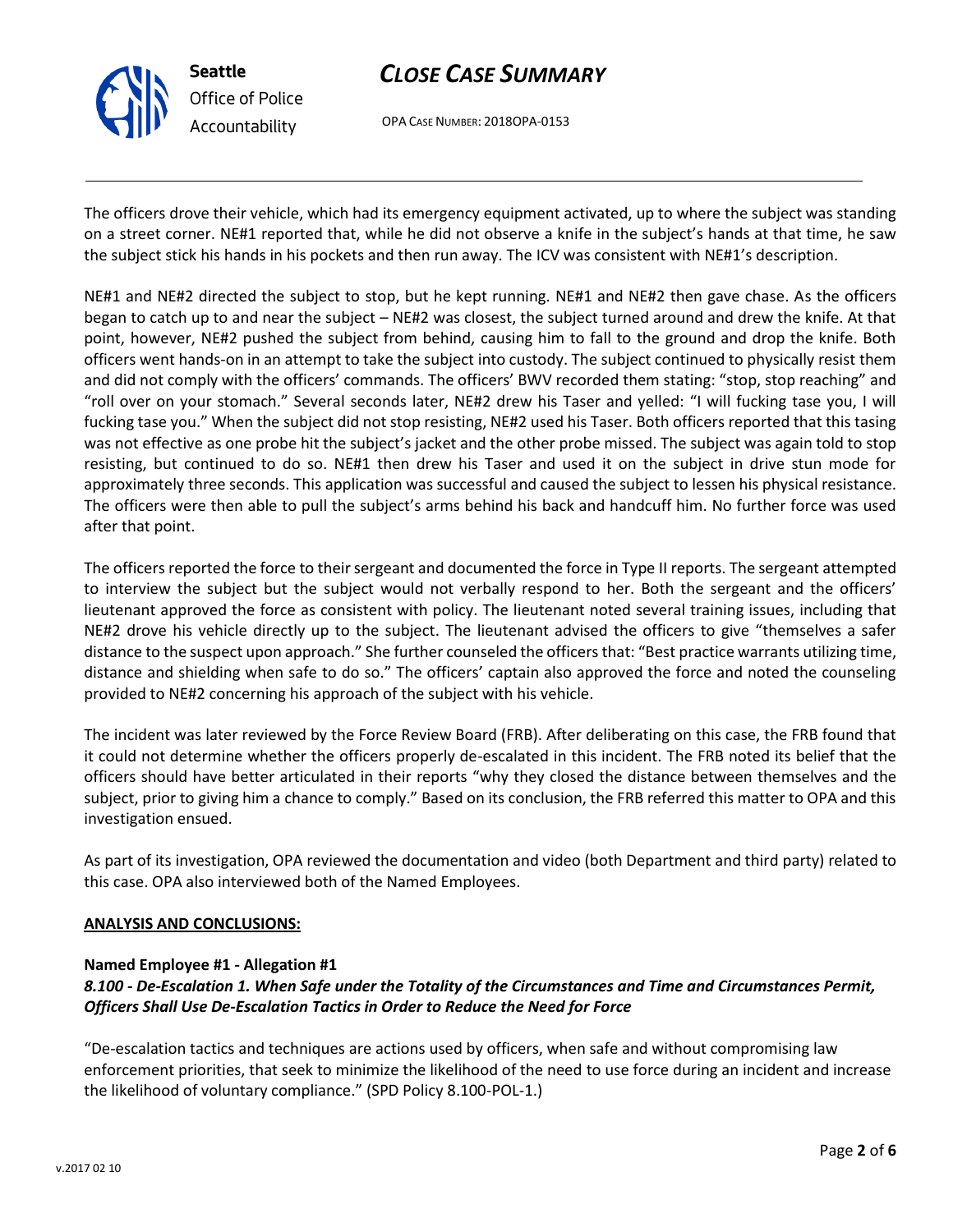

OPA CASE NUMBER: 2018OPA-0153

The policy further instructs that: "When safe and feasible under the totality of circumstances, officers shall attempt to slow down or stabilize the situation so that more time, options and resources are available for incident resolution." (*Id*.) Officers are also required, "when time and circumstances permit," to "consider whether a subject's lack of compliance is a deliberate attempt to resist or an inability to comply based on factors" such as "mental impairment…drug interaction…[and/or] behavioral crisis." (*Id*.) These mental and behavioral factors should be balanced by the officer against the facts of the incident "when deciding which tactical options are the most appropriate to bring the situation to a safe resolution." (*Id*.)

The policy gives several examples of de-escalation, which include: mitigating the immediacy of the threat to give officers time to use extra resources and to call more officers or specialty units; and increasing the number of officers on scene to thus increase the ability to use less force. (*Id*.) Other examples of de-escalation include, but are not limited to:

- Placing barriers between an uncooperative subject and officers;
- Containing the threat;
- Decreasing exposure to the potential threat by using distance, cover and concealment;
- Avoidance of physical confrontation unless immediately necessary to protect someone or stop dangerous behavior;
- Using verbal techniques, such as "Listen and Explain with Equity and Dignity" (LEED) to calm an agitated subject and promote rational decision making;
- Calling extra resources, including CIT officers and officers equipped with less-lethal tools; and
- Using "any other tactics and approaches that attempt to achieve law enforcement objectives by gaining the compliance of the subject.

(*Id*.) De-escalation is inarguably a crucial component of the Department's obligations under the Consent Decree; however, it is not purposed to act as an absolute bar to enforcing the law when necessary. That being said, where officers fail to fully de-escalate and instead act in a manner that increases the need for force and the level of force used, such conduct is inconsistent with the Department's policy and expectations.

As noted by their chain of command and by the FRB, the officers' tactics during their initial response to this instance were perhaps not optimal. By driving their car directly in front of the subject with its emergency equipment activated, the officers did not use time, distance, and shielding, nor did they appropriately use a barrier. That being said, I do not find that their initial tactics yielded the totality of their actions outside of policy.

When they arrived at the scene, the officers were aware that the subject was armed with a knife and that he had been brandishing that knife. The officers were further aware that the subject was in a heavily populated area in the middle of the day. As such, it was possible that he could be intermingling with numerous community members while in possession of a dangerous weapon. Indeed, when the officers first saw the subject, he was walking next to a woman. Based on their concern about the active threat the subject presented, they drove to where they believed him to be with their lights and sirens activated. The subject then ran from them. At this point, de-escalation was no longer safe or feasible. The officers did not have the opportunity to use verbal techniques, call additional resources, or to use further time, shielding, distance, or barriers. Moreover, even though NE#1 was a CIT trained officer, he did not have the opportunity to use that training.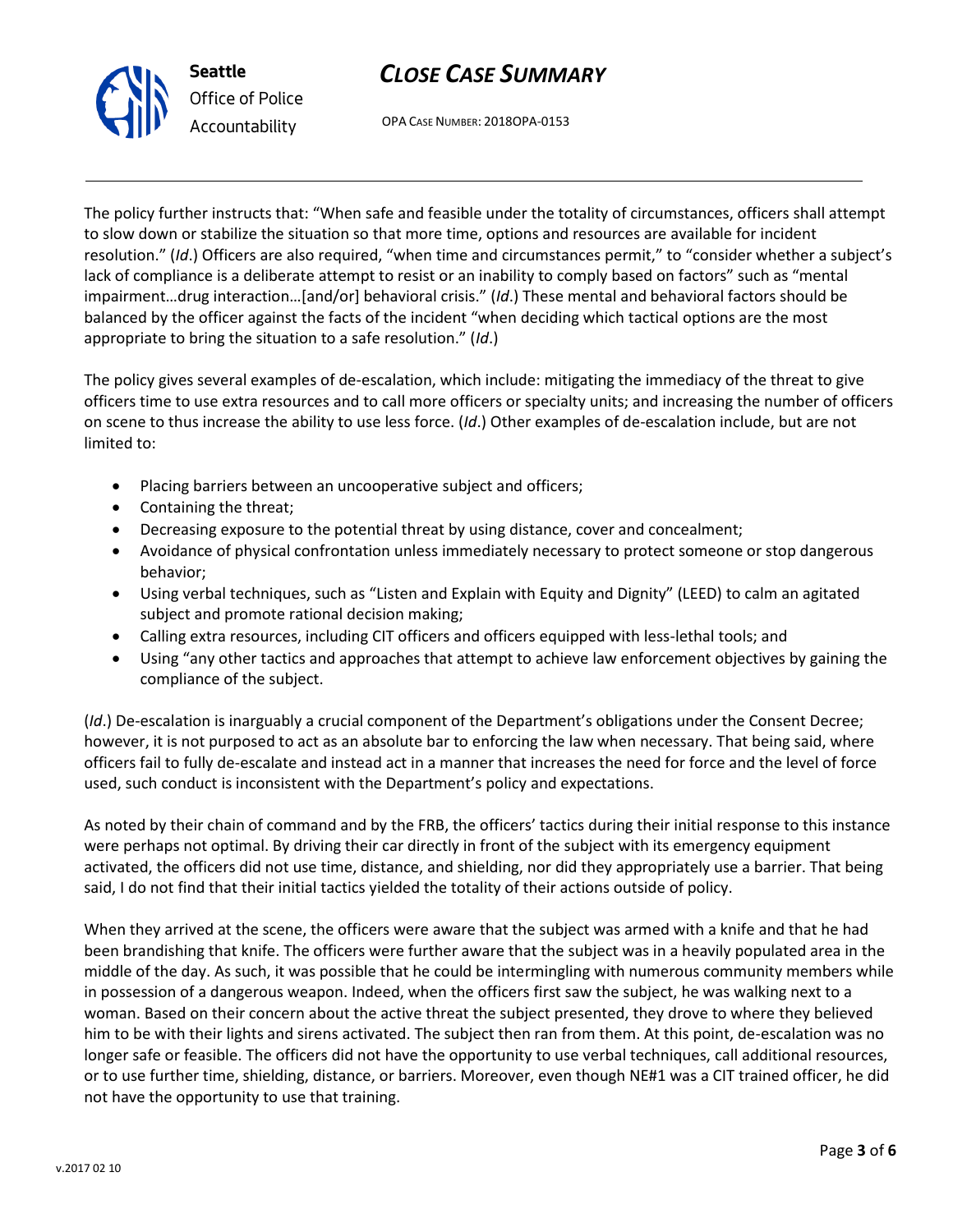



OPA CASE NUMBER: 2018OPA-0153

The officers provided a clear and compelling explanation concerning their actions and the unfeasibility of deescalation during their OPA interviews, which was much improved over that set forth in their use of force reports. They described a complex situation with a subject that was possibly violent and impaired/in crisis. They explained that they engaged in their best efforts to appropriately respond to and deal with a fast-evolving situation, but that they ultimately had to act to take the subject into custody and protect the community from an armed and fleeing threat. Based on this more detailed and thoughtful recounting, as well as based on my review of the evidence and the Department video, I find that de-escalation was no longer safe or feasible at the time that the officers arrived on the scene. I further find that the subject's actions in fleeing the scene necessitated the officers' response and that the officers' conduct did not increase the need for the use of force. I agree with NE#1 when he contended at his OPA interview that he was "between a rock and a hard place" and I believe that the officers acted to the best of their ability under the stressful circumstances of this instance. As such, I recommend that this allegation be Not Sustained – Lawful and Proper as against both Named Employees.

### Recommended Finding: **Not Sustained (Lawful and Proper)**

#### **Named Employee #1 - Allegation #2** *8.300 - Use of Force Tools 4. Officers Shall Only Deploy CEW When Objectively Reasonable.*

SPD Policy 8.300-POL-3 concerns the use of Tasers. The policy mandates that Tasers may only be used when objectively reasonable, and refers to SPD Policy 8.000. (*See* SPD Policy 8.300-POL-3(4).) The policy specifically delineates two scenarios in which Taser use is appropriate: first, "when a subject causes an immediate threat of harm to the officer or others"; or second, "when public safety interests dictate that a subject needs to be taken into custody and the level of resistance by the subject is likely to cause injury to the officer or to the subject if hands on control tactics are used." (*Id.*) Notably, the policy is silent on the use of Tasers on fleeing subjects. (*See id*.)

When NE#1 and NE#2 used their Tasers, they acted consistent with both prongs of this policy. First, based on the officers' account, my review of the video, and the undisputed fact that the subject was armed, I find that there was an immediate threat of harm to the safety of the officers and others. Second, I find that public safety interests necessitated the subject being taken into custody and that it was likely that further injury to the officers, the subject, and/or others would have occurred if hand-on tactics were used. As the Taser application was consistent with this policy, I find that it was reasonable.

I further find that the force was necessary to effectuate the lawful arrest of the Complainant and that neither officer believed that there was any reasonably effective alternative to using that force. Lastly, I conclude that the force was proportional to the threat facing the officers. The subject was armed, he fled from the officers, he physically resisted the officers when he was on the ground, and, as recounted by the officers, he continuously reached towards the middle of his body. Notably, NE#1's Taser application lasted three seconds and NE#2's Taser application was unsuccessful. Moreover, once the subject's physical resistance ceased, the officers did not further use their Tasers.

For these reasons, I recommend that this allegation be Not Sustained – Lawful and Proper as against both Named Employees.

### Recommended Finding: **Not Sustained (Lawful and Proper)**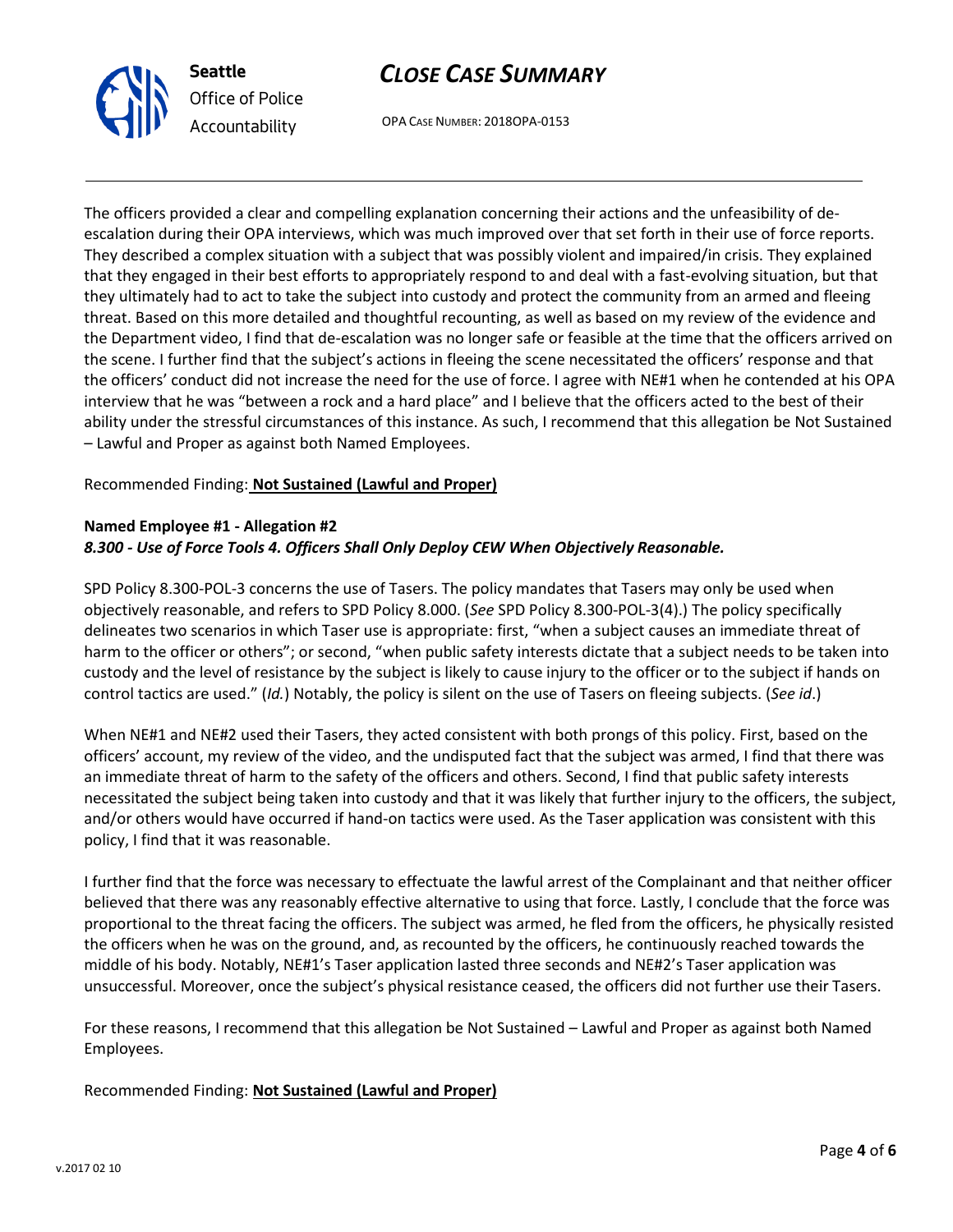

OPA CASE NUMBER: 2018OPA-0153

## **Named Employee #1 - Allegation #3** *8.200 - Using Force 1. Use of Force: When Authorized*

SPD Policy 8.200(1) requires that force used by officers be reasonable, necessary and proportional. Whether force is reasonable depends "on the totality of the circumstances" known to the officers at the time of the force and must be balanced against "the rights of the subject, in light of the circumstances surrounding the event." (8.200(1).) The policy lists a number of factors that should be weighed when evaluating reasonableness. (*See id.*) Force is necessary where "no reasonably effective alternative appears to exist, and only then to the degree which is reasonable to effect a lawful purpose." (*Id.*) Lastly, the force used must be proportional to the threat posed to the officer. (*Id.*)

The force used by NE#1 included trying to physically control the subject's body, attempting to pull the subject's arms behind his back, applying his Taser, and handcuffing the subject. NE#2 used similar force to that of NE#1 and, additionally, tackled the subject to the ground. Only the force used to take the subject down to the ground, control his body and handcuff him is evaluated here, as the Taser applications are discussed above.

This force was reasonable based on the circumstances of this case. The subject was armed with a knife, he had fled from the officers, and he physically struggled against them when on the ground. The officers were legally justified in placing him under arrest and, when the subject resisted, were permitted to use force to do so. The force was particularly justified based on the fact that the subject had been armed and the officers were legitimately concerned that he could have more weapons on his person. Both officers described him as reaching towards the center of his body and expressed their fear that he was seeking a knife or another weapon. The force was also necessary as it was reasonable to effect the officers' lawful purpose of taking the subject into custody and preventing him from fleeing and I find that the officers rationally believed that there was no reasonably effective alternative to using that force. Lastly, the force was proportional to the threat facing the officers. Once the threat was quelled, no further force was used.

For these reasons, I recommend that this allegation be Not Sustained – Lawful and Proper as against both Named Employees.

Recommended Finding: **Not Sustained (Lawful and Proper)**

### **Named Employee #2 - Allegation #1**

### *8.100 - De-Escalation 1. When Safe under the Totality of the Circumstances and Time and Circumstances Permit, Officers Shall Use De-Escalation Tactics in Order to Reduce the Need for Force*

For the same reasons as stated above (*see* Named Employee #1, Allegation #1), I recommend that this allegation be Not Sustained – Lawful and Proper.

Recommended Finding: **Not Sustained (Lawful and Proper)**